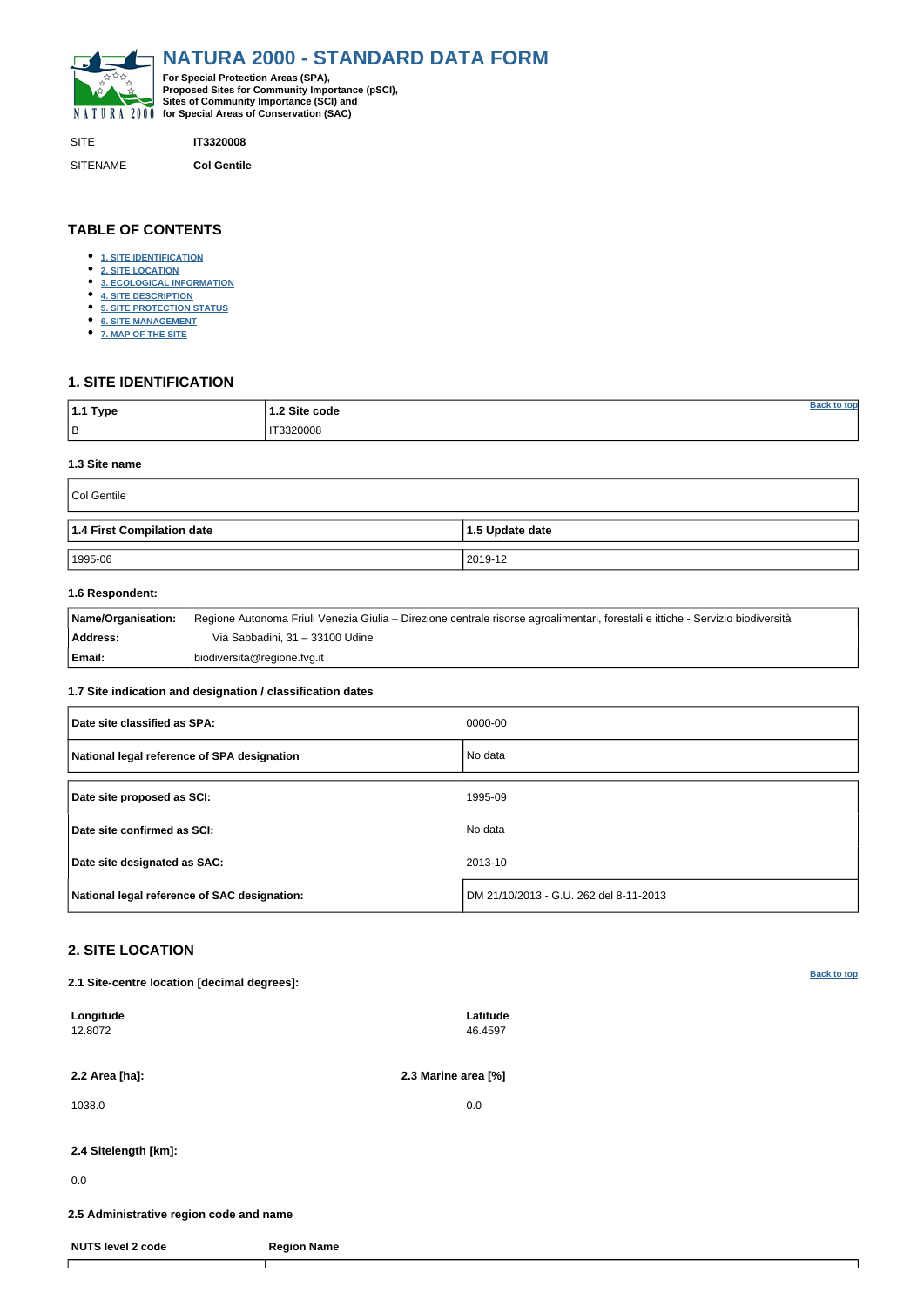**[Back to top](#page-0-0)**

## **2.6 Biogeographical Region(s)**

Alpine (100.0

# <span id="page-1-0"></span>**3. ECOLOGICAL INFORMATION**

### **3.1 Habitat types present on the site and assessment for them**

**Annex I Habitat types Site assessment Code PF NP Cover [ha] Cave [number] Data quality A|B|C|D A|B|C Representativity Relative Surface Conservation Global**  $\parallel$   $\parallel$   $\parallel$  0.84  $\parallel$   $\parallel$  G  $\parallel$  D 14.99 G A C A A 6.68 G B C B B 0.65 G C C B B 96.71 G B C B B 6230 8 G B C C C C C 13.31 G A C A A 2.99 G C C A B **8110 15.91 G** B C A A A 50.32 G B C A A 22.77 G B C A A 1.65 G C C A B 151.91 G B C B B 91K0 206.3 G B C B B 55.92 G B C B B

**PF:** for the habitat types that can have a non-priority as well as a priority form (6210, 7130, 9430) enter "X" in the column PF to indicate the priority form.

**NP:** in case that a habitat type no longer exists in the site enter: x (optional)

**Cover:** decimal values can be entered

**Caves:** for habitat types 8310, 8330 (caves) enter the number of caves if estimated surface is not available.

**Data quality:** G = 'Good' (e.g. based on surveys); M = 'Moderate' (e.g. based on partial data with some extrapolation); P = 'Poor' (e.g. rough estimation)

## **3.2 Species referred to in Article 4 of Directive 2009/147/EC and listed in Annex II of Directive 92/43/EEC and site evaluation for them**

| <b>Species</b> |      |                                    | Population in the site |           |              |                |                | Site assessment |              |             |                |             |              |             |
|----------------|------|------------------------------------|------------------------|-----------|--------------|----------------|----------------|-----------------|--------------|-------------|----------------|-------------|--------------|-------------|
| G              | Code | <b>Scientific Name</b>             | ${\mathsf S}$          | <b>NP</b> | T            | <b>Size</b>    |                | Unit            | Cat.         | D.<br>qual. | <b>A B C D</b> | A B C       |              |             |
|                |      |                                    |                        |           |              | Min            | <b>Max</b>     |                 |              |             | Pop.           | Con.        | Iso.         | Glo.        |
| B              | A223 | <b>Aegolius funereus</b>           |                        |           | $\mathsf{p}$ |                |                |                 | C.           | <b>DD</b>   | $\mathsf{C}$   | A           | $\mathsf C$  | B           |
| B              | A412 | Alectoris graeca saxatilis         |                        |           | p            | 3              | 3              |                 |              | G           | D              |             |              |             |
| B              | A091 | <b>Aquila chrysaetos</b>           |                        |           | p            | $\overline{2}$ | $\overline{2}$ |                 |              | G           | $\mathsf C$    | A           | $\mathsf C$  | Α           |
| B              | A104 | <b>Bonasa bonasia</b>              |                        |           | p            |                |                |                 | $\mathsf C$  | <b>DD</b>   | $\mathsf{C}$   | B           | $\mathsf{C}$ | B           |
| B              | A215 | <b>Bubo bubo</b>                   |                        |           | p            | 3              | 3              |                 |              | G           | D              |             |              |             |
| B              | A080 | <b>Circaetus gallicus</b>          |                        |           | C            |                |                |                 | V            | <b>DD</b>   | D              |             |              |             |
| F              | 1163 | <b>Cottus gobio</b>                |                        |           | p            |                |                |                 | P            | <b>DD</b>   | D              |             |              |             |
| B              | A236 | <b>Dryocopus martius</b>           |                        |           | p            |                |                |                 | $\mathsf C$  | <b>DD</b>   | $\mathsf C$    | A           | $\mathsf{C}$ | B           |
| P              | 1604 | <b>Eryngium alpinum</b>            | Yes                    |           | p            |                |                |                 | V            | <b>DD</b>   | $\mathsf{C}$   | $\mathsf C$ | $\mathsf A$  | C           |
| B              | A103 | <b>Falco peregrinus</b>            |                        |           | p            |                |                |                 | ${\sf R}$    | <b>DD</b>   | D              |             |              |             |
| B              | A217 | <b>Glaucidium passerinum</b>       |                        |           | p            |                |                |                 | $\mathsf C$  | <b>DD</b>   | $\mathsf{C}$   | B           | $\mathsf C$  | B           |
| B              | A078 | <b>Gyps fulvus</b>                 |                        |           | C            |                |                |                 | V            | <b>DD</b>   | D              |             |              |             |
| B              | A408 | <b>Lagopus mutus</b><br>helveticus |                        |           | p            |                |                |                 | V            | <b>DD</b>   | D              |             |              |             |
| B              | A338 | Lanius collurio                    |                        |           | $\mathsf{r}$ |                |                |                 | $\mathsf{R}$ | <b>DD</b>   | D              |             |              |             |
| B              | A072 | Pernis apivorus                    |                        |           | $\mathsf{r}$ |                |                |                 | $\mathsf C$  | <b>DD</b>   | D              |             |              |             |
| B              | A234 | <b>Picus canus</b>                 |                        |           | $\mathsf{p}$ |                |                |                 | $\mathsf{R}$ | <b>DD</b>   | $\mathsf C$    | B           | $\sf B$      | $\sf B$     |
| M              | 1303 | <b>Rhinolophus</b><br>hipposideros |                        |           | р            |                |                |                 | P            | DD          | D              |             |              |             |
| B              | A409 | <b>Tetrao tetrix tetrix</b>        |                        |           | p            | 15             | 20             | males           |              | G           | $\mathsf C$    | B           | $\mathsf C$  | B           |
| B              | A108 | <b>Tetrao urogallus</b>            |                        |           | p            | 3              | 3              |                 |              | G           | $\mathsf C$    | $\mathsf C$ | $\sf B$      | $\mathsf C$ |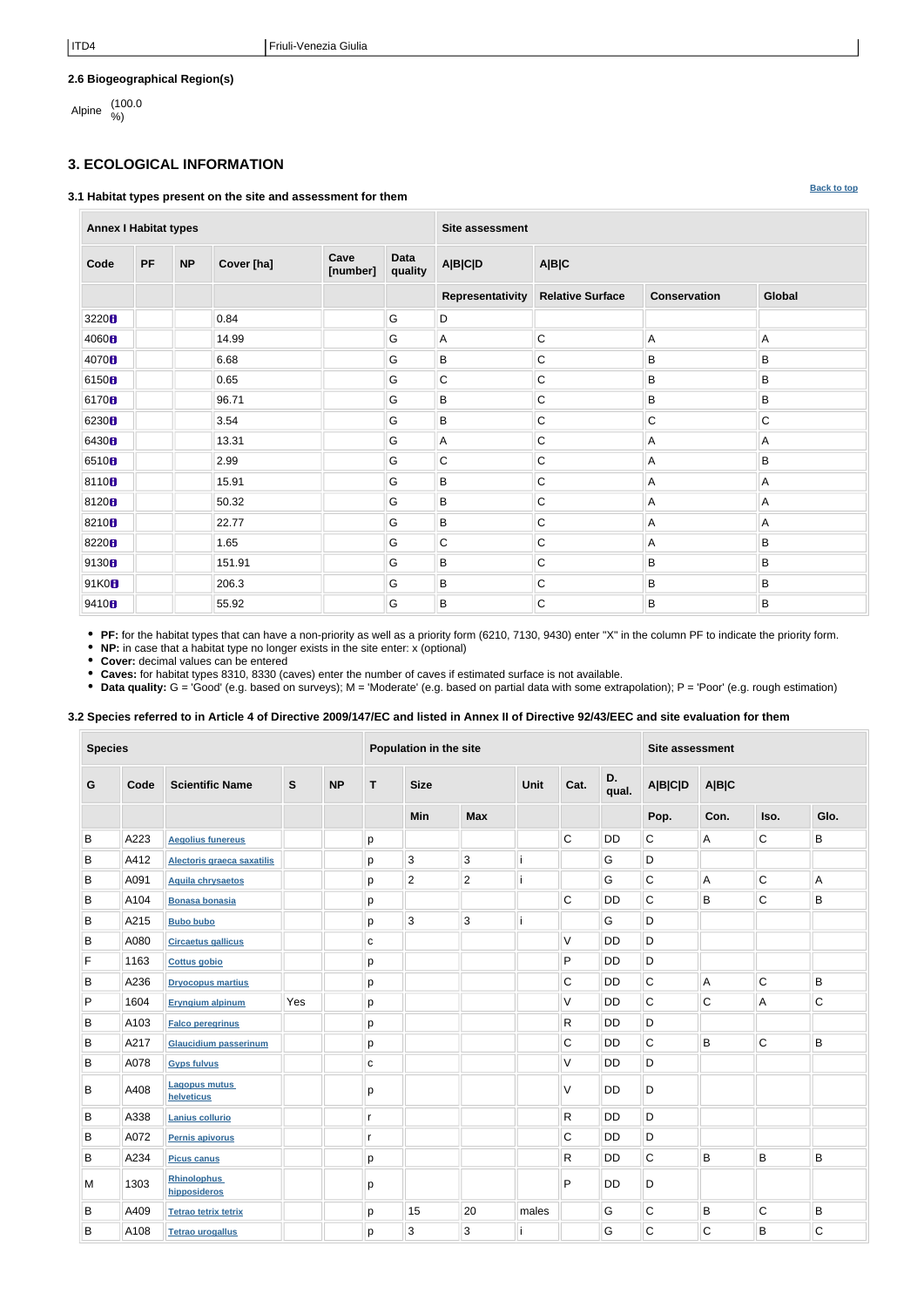|--|

- **Group:** A = Amphibians, B = Birds, F = Fish, I = Invertebrates, M = Mammals, P = Plants, R = Reptiles
- **S:** in case that the data on species are sensitive and therefore have to be blocked for any public access enter: yes
- **NP:** in case that a species is no longer present in the site enter: x (optional)
- **Type:** p = permanent, r = reproducing, c = concentration, w = wintering (for plant and non-migratory species use permanent)
- Unit: i = individuals, p = pairs or other units according to the Standard list of population units and codes in accordance with Article 12 and 17 reporting (see **[reference portal](http://bd.eionet.europa.eu/activities/Natura_2000/reference_portal)**)
- Abundance categories (Cat.): C = common, R = rare, V = very rare, P = present to fill if data are deficient (DD) or in addition to population size information
- Data quality: G = 'Good' (e.g. based on surveys); M = 'Moderate' (e.g. based on partial data with some extrapolation); P = 'Poor' (e.g. rough estimation); VP = 'Very poor' (use this category only, if not even a rough estimation of the population size can be made, in this case the fields for population size can remain empty, but the field "Abundance categories" has to be filled in)

#### **3.3 Other important species of flora and fauna (optional)**

• Unit: i = individuals, p = pairs or other units according to the standard list of population units and codes in accordance with Article 12 and 17 reporting, (see **[reference portal](http://bd.eionet.europa.eu/activities/Natura_2000/reference_portal)**)

| <b>Species</b><br>Population in the site |             |                             |              |           | <b>Motivation</b> |            |             |                |                         |                |              |                         |                         |              |
|------------------------------------------|-------------|-----------------------------|--------------|-----------|-------------------|------------|-------------|----------------|-------------------------|----------------|--------------|-------------------------|-------------------------|--------------|
| Group                                    | <b>CODE</b> | <b>Scientific Name</b>      | $\mathbf{s}$ | <b>NP</b> | <b>Size</b>       |            | <b>Unit</b> | Cat.           | <b>Species</b><br>Annex |                |              | <b>Other categories</b> |                         |              |
|                                          |             |                             |              |           | Min               | <b>Max</b> |             | <b>C R V P</b> | IV                      | $\mathbf V$    | A            | $\mathbf B$             | $\mathbf{C}$            | D            |
| ${\sf R}$                                | 1283        | <b>Coronella austriaca</b>  |              |           |                   |            |             | $\mathbf C$    | $\mathsf{X}$            |                |              |                         | $\mathsf{X}$            | X            |
| P                                        | 1657        | <b>Gentiana lutea</b>       |              |           |                   |            |             | P              |                         | X              |              |                         | $\mathsf{\chi}$         | X            |
|                                          | 1026        | <b>Helix pomatia</b>        |              |           |                   |            |             | $\sf P$        |                         | $\pmb{\times}$ |              |                         | $\mathsf{\overline{X}}$ | $\mathsf{X}$ |
| P                                        |             | <b>Leontopodium alpinum</b> |              |           |                   |            |             | $\overline{R}$ |                         |                | $\mathsf X$  |                         |                         | X            |
| M                                        | 1334        | <b>Lepus timidus</b>        |              |           |                   |            |             | $\mathsf C$    |                         | $\mathsf{X}$   |              |                         | X                       | X            |
| P                                        |             | <b>Lilium carniolicum</b>   |              |           |                   |            |             | $\mathsf{R}$   |                         |                | $\sf X$      |                         |                         | X            |
| M                                        | 2606        | <b>Marmota marmota</b>      |              |           |                   |            |             | $\mathsf C$    |                         |                |              |                         | X                       | X            |
| M                                        | 1357        | <b>Martes martes</b>        |              |           |                   |            |             | $\mathsf C$    |                         | $\mathsf{X}$   | X            |                         | $\mathsf{X}$            | $\mathsf{X}$ |
| M                                        | 2631        | <b>Meles meles</b>          |              |           |                   |            |             | $\mathsf C$    |                         |                |              |                         | $\mathsf{\overline{X}}$ | X            |
| P                                        |             | Oxytropis x carinthiaca     |              |           |                   |            |             | $\mathsf{R}$   |                         |                |              | Χ                       |                         |              |
| P                                        | 1749        | <b>Physoplexis comosa</b>   |              |           |                   |            |             | $\sf P$        | $\mathsf{X}$            |                | $\mathsf{X}$ | X                       | $\mathsf{X}$            | $\mathsf{X}$ |
| A                                        | 1213        | Rana temporaria             |              |           |                   |            |             | $\mathsf C$    |                         | $\mathsf{X}$   |              |                         | $\mathsf{\overline{X}}$ | $\mathsf{X}$ |
| M                                        | 1369        | Rupicapra rupicapra         |              |           |                   |            |             | $\mathsf C$    |                         | $\pmb{\times}$ |              |                         | $\mathsf{\overline{X}}$ | X            |
| Α                                        | 1177        | Salamandra atra             |              |           |                   |            |             | $\mathsf C$    | $\mathsf{X}$            |                | $\mathsf X$  |                         | $\mathsf{\overline{X}}$ | X            |
| P                                        |             | Saxifraga squarrosa         |              |           |                   |            |             | P              |                         |                |              | X                       |                         |              |
| P                                        |             | Spiraea decumbens           |              |           |                   |            |             | ${\sf P}$      |                         |                |              | Χ                       |                         |              |
| P                                        |             | <b>Trisetum argenteum</b>   |              |           |                   |            |             | $\sf P$        |                         |                |              | Χ                       |                         |              |
| A                                        | 2353        | <b>Triturus alpestris</b>   |              |           |                   |            |             | $\mathsf C$    |                         |                |              |                         | $\mathsf{\overline{X}}$ | $\mathsf{X}$ |

**Group:** A = Amphibians, B = Birds, F = Fish, Fu = Fungi, I = Invertebrates, L = Lichens, M = Mammals, P = Plants, R = Reptiles

**CODE:** for Birds, Annex IV and V species the code as provided in the reference portal should be used in addition to the scientific name

**S:** in case that the data on species are sensitive and therefore have to be blocked for any public access enter: yes

**NP:** in case that a species is no longer present in the site enter: x (optional)

**Cat.:** Abundance categories: C = common, R = rare, V = very rare, P = present

**Motivation categories: IV, V:** Annex Species (Habitats Directive), **A:** National Red List data; **B:** Endemics; **C:** International Conventions; **D:** other reasons

## <span id="page-2-0"></span>**4. SITE DESCRIPTION**

#### **4.1 General site character**

| Habitat class              | % Cover |
|----------------------------|---------|
| N <sub>14</sub>            | 5.14    |
| N <sub>16</sub>            | 34.19   |
| N11                        | 9.72    |
| N22                        | 8.73    |
| N <sub>17</sub>            | 20.43   |
| N06                        | 0.08    |
| <b>N08</b>                 | 20.37   |
| N <sub>19</sub>            | 1.34    |
| <b>Total Habitat Cover</b> | 100     |

#### **Other Site Characteristics**

Il sito include il massiccio montuoso del Col Gentile (2075 m) e le sue pendici, con prevalenza di substrati arenacei e calcareo-marnosi; sui versanti settentrionali sono presenti vaste zone soggette a pascolo, anche se parzialmente in abbandono, così che si sono formati vasti mosaici dinamici. Sono quindi presenti lariceti secondari, ontaneti ad ontano verde e consorzi ad alte erbe. Negli orizzonti inferiori si estendono lembi di faggete acidofile ed altimontane e boschi ad abete rosso. Un vasto ghiaione termofilo caratterizza il versante meridionale del sito.

### **4.2 Quality and importance**

Si tratta di un pregevole sito di media montagna che include habitat in buono stato di conservazione, anche se l?abbandono dei pascoli favorisce stadi di ricolonizzazione. Vi è inclusa, anche se non confermata di recente, una stazione di Eryngium alpinum. Dal punto di vista ornitologico è un?area alpina rilevante per ricchezza specifica. Notevoli sono le locali popolazioni di Salamandra atra e Martes martes.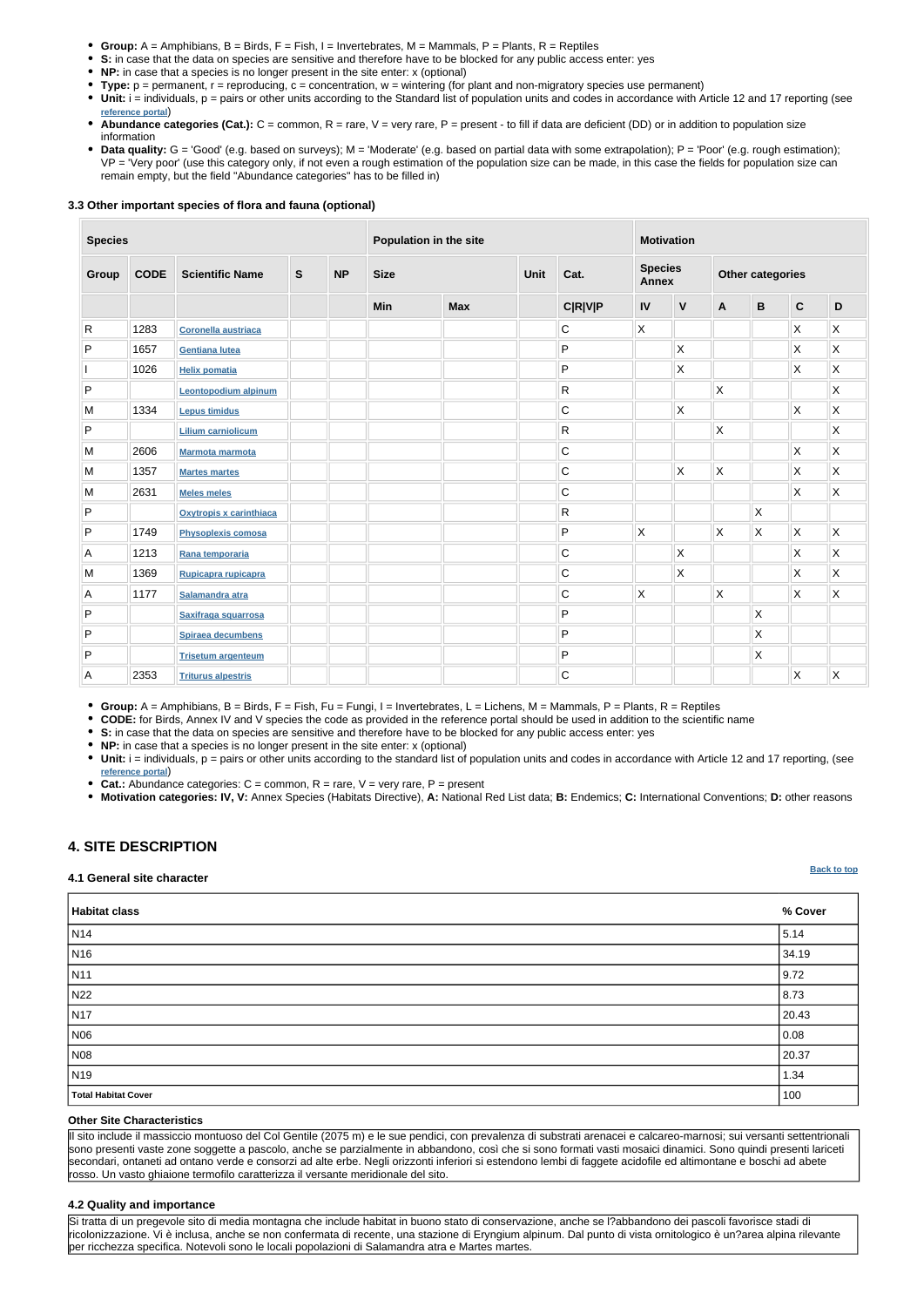**[Back to top](#page-0-0)**

**[Back to top](#page-0-0)**

| Type    |                       | [%] |
|---------|-----------------------|-----|
|         | National/Federal      | U   |
| Public  | State/Province        | O   |
|         | Local/Municipal       | l   |
|         | Any Public            | 52  |
|         | Joint or Co-Ownership | 10  |
| Private | 48                    |     |
| Unknown |                       | IO  |
| lsum    |                       | 100 |

| Positive Impacts |                                                                          |                   |         |
|------------------|--------------------------------------------------------------------------|-------------------|---------|
| <b>IRank</b>     | Activities,<br> management [code]   (optional) [code]   /outside [i o b] | <b>IPollution</b> | linside |

| Negative Impacts |                                 |                                |                           |
|------------------|---------------------------------|--------------------------------|---------------------------|
| Rank             | Threats and<br>pressures [code] | Pollution<br>(optional) [code] | inside/outside<br>[i o b] |
| lМ               | D01.01                          |                                |                           |
|                  | F03.01                          |                                | ΙO                        |
|                  | K02.01                          |                                |                           |
| lΜ               | G01.02                          |                                |                           |
|                  | F03.01                          |                                |                           |
| lм               | A04.03                          |                                |                           |
| lМ               | B02                             |                                |                           |

Rank:  $H = h$ igh,  $M = \text{medium}$ ,  $L = \text{low}$ 

Pollution:  $N =$  Nitrogen input, P = Phosphor/Phosphate input, A = Acid input/acidification,

 $T =$  toxic inorganic chemicals,  $O =$  toxic organic chemicals,  $X =$  Mixed pollutions

 $i = inside, o = outside, b = both$ 

#### **4.3 Threats, pressures and activities with impacts on the site**

The most important impacts and activities with high effect on the site

#### **4.4 Ownership (optional)**

#### **4.5 Documentation**

|            | Yes                    |
|------------|------------------------|
| $\sqrt{X}$ | No, but in preparation |
|            | No                     |

AA. VV., 1991. Inventario Faunistico regionale Permanente: Primi risultati relativi al periodo riproduttivo 1986-1990" Reg. aut. Friuli-Venezia Giulia, Dir. Reg. Foreste e Parchi.BRICHETTI P., 1987. Atlante degli uccelli delle Alpi italiane. Ramperto Ed., pp. 209. Brescia.BULGARINI F., CALVARIO E., FRATICELLI F., PETRETTI F. & SARROCCO S., 1999. Libro Rosso degli animali d'Italia. Vertebrati. WWf Italia ed., Roma: 1-210. DEL FAVERO R., POLDINI L., BORTOLI P.L., DREOSSI G., LASEN C., VANONE G., 1998. La vegetazione forestale e la selvicoltura nella regione Friuli-Venezia Giulia. Reg. Auton. Friuli-Venezia Giulia, Direz. Reg. delle Foreste, Servizio Selvicoltur 1 pp. 440, 2: 1- 303, I-LIII, 61 grafici, Udine.FEOLI CHIAPELLA L., POLDINI L., 1993. Prati e pascoli del Friuli (NE Italia) su substrati basici. Studia Geobot. 13:3-140.LAPINI L., 1983. Anfibi e Rettili (Del Friuli-Venezia Giulia). Lorenzini ed., Tricesimo, Udine.ORIOLO G., POLDINI L., 1994. La vegetazione dei prati da sfalcio e dei pascoli intensivi (Arrhenatheretalia e Poo-Trisetetalia) in Friuli (NE Italia). Studia Geobot. 14/1:3-48. PITT F., CODOGNO M., 1999 (1997). Fitosociologia ed ecologia delle ontanete subalpine. Rev. Valdôtaine Hist. Nat. 51(suppl.): 239-249.POLDINI L., 1975. Contributi critici alla conoscenza della flora delle Alpi friulane e del loro avanterra. Note miscellanee. Webbia, 29(2):437-538, Firenze.POLDINI L., 2002. Nuovo Atlante corologico delle piante vascolari nel Friuli Venezia Giulia. Reg. Auton. Friuli-Venezia Giulia, Direz. Reg. delle Foreste, Dipartimento di Biologia, Universit? di Trieste, pp. 529, Udine.POLDINI L., BRESSAN E., 2007. I boschi di abete rosso ed abete bianco in Friuli (Italia nord-orientale). Fitosociologia 44(2): 15-54. POLDINI L., MARTINI F., 1993. La vegetazione delle vallette nivali su calcare, dei conoidi e delle alluvioni nel Friuli (NE Italia). Studia Geobot. 13: 141-214. POLDINI L., NARDINI S., 1993. Boschi di forra, faggete e abieteti in Friuli (NE Italia). Studia Geobot. 13:215-298.

## <span id="page-3-0"></span>**5. SITE PROTECTION STATUS (optional)**

#### **5.1 Designation types at national and regional level:**

| Code             | Cover [%] | Code | Cover [%]                        | Code                       | Cover [%] |
|------------------|-----------|------|----------------------------------|----------------------------|-----------|
| IT <sub>07</sub> | 29.0      | IT.  | $\overline{\phantom{a}}$<br>ں کی | $\mathbf{L}$<br>- 11<br>ାଏ | 100.0     |

**5.2 Relation of the described site with other sites:**

<span id="page-3-1"></span>**5.3 Site designation (optional)**

## **6. SITE MANAGEMENT**

**6.1 Body(ies) responsible for the site management:**

| Orașpieștion: |  |  |  |
|---------------|--|--|--|
|               |  |  |  |

Regione Autonoma Friuli Venezia Giulia – Direzione centrale risorse agroalimentari, forestali e ittiche – Servizio

| ⊺ Urgamoanom. | biodiversità                    |  |
|---------------|---------------------------------|--|
| Address:      | Via Sabbadini, 31 - 33100 Udine |  |
| Email:        | biodiversita@regione.fvg.it     |  |

#### **6.2 Management Plan(s):**

An actual management plan does exist:

#### **6.3 Conservation measures (optional)**

DGR 726 dell'11.04.2013 "Misure di conservazione dei 24 SIC della regione biogeografica alpina del Friuli Venezia Giulia" pubblicata sul III SUPPLEMENTO ORDINARIO N. 19 DEL 24 APRILE 2013 AL BUR N. 17 DEL 24 APRILE 2013http://bur.regione.fvg.it/newbur/visionaBUR?bnum=2013/04/24/19

## **7. MAP OF THE SITES**